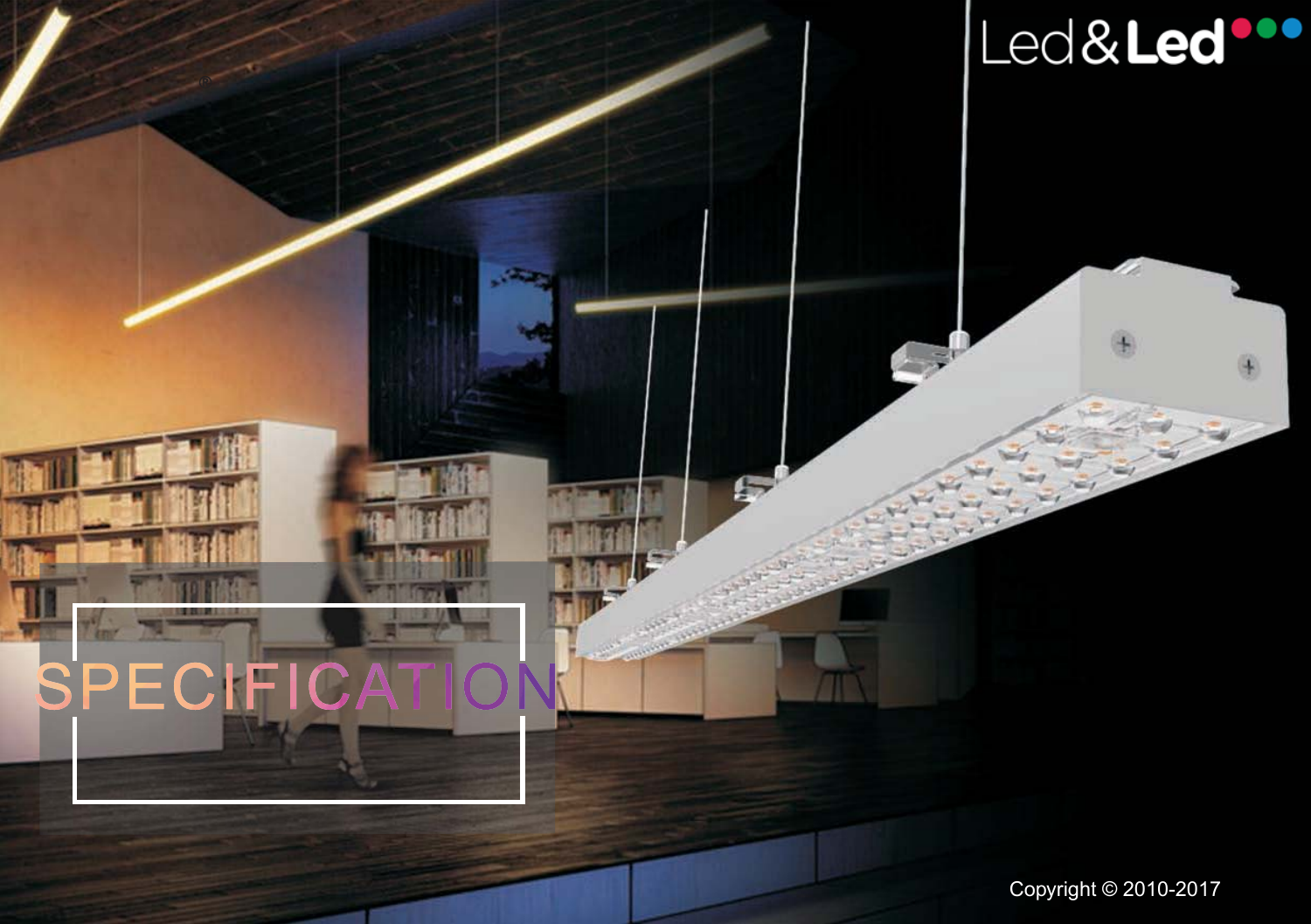#### **Product Details**

#### Features

- $\blacktriangleright$  CE. RoHS certified
- > Structure: PC Lens + Aluminum Housing
- **IP40**  $\blacktriangleright$
- $\geq$  45°/90°, beam angle optional
- $\triangleright$  Unique innovation in seamless connection, easy installation and maintenance
- $\geq$  Support 0~10V / DALI dimming
- $\geq 90 110$ lm/w or 115~135lm/w
- $\leftarrow$  5 years warranty.

## **Temperature**

ww.shinelongled.com Copyright © 2010 - 2010 - 2010 - 2010 - 2010 - 2010 - 2015 - 2016 - 2016 - 2016 - 2016 - 20

Operating:  $-20 \sim +50^{\circ}$ C Storage:  $-40 \sim +85^{\circ}$ C

# Application

- Office  $\blacktriangleright$
- Shopping mall ➤
- Airport  $\blacktriangleright$
- Supermarket  $\blacktriangleright$
- Workshop ➤
- $\blacktriangleright$  Warehouse

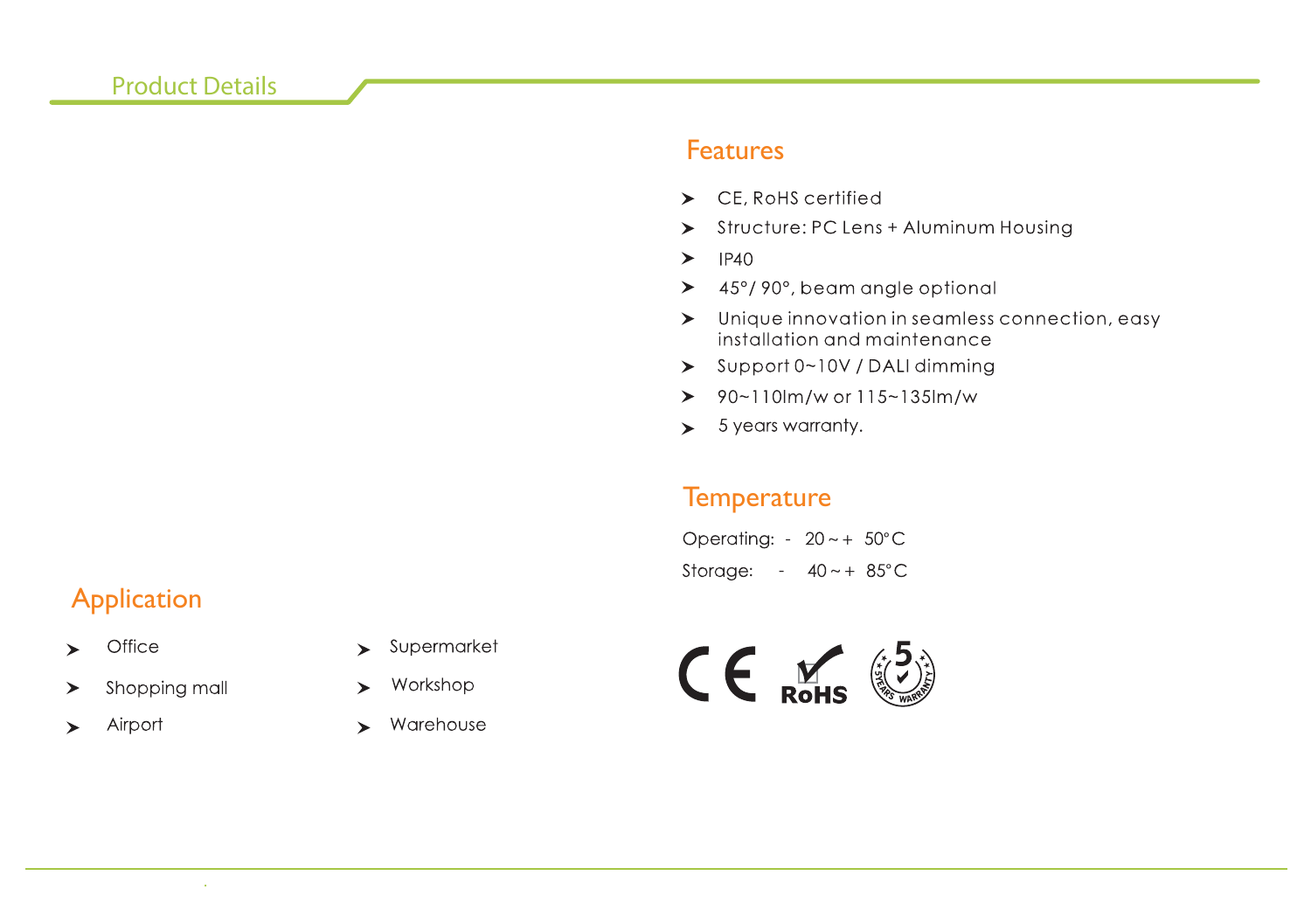.

www.shinelongled.com .shinelongled.com

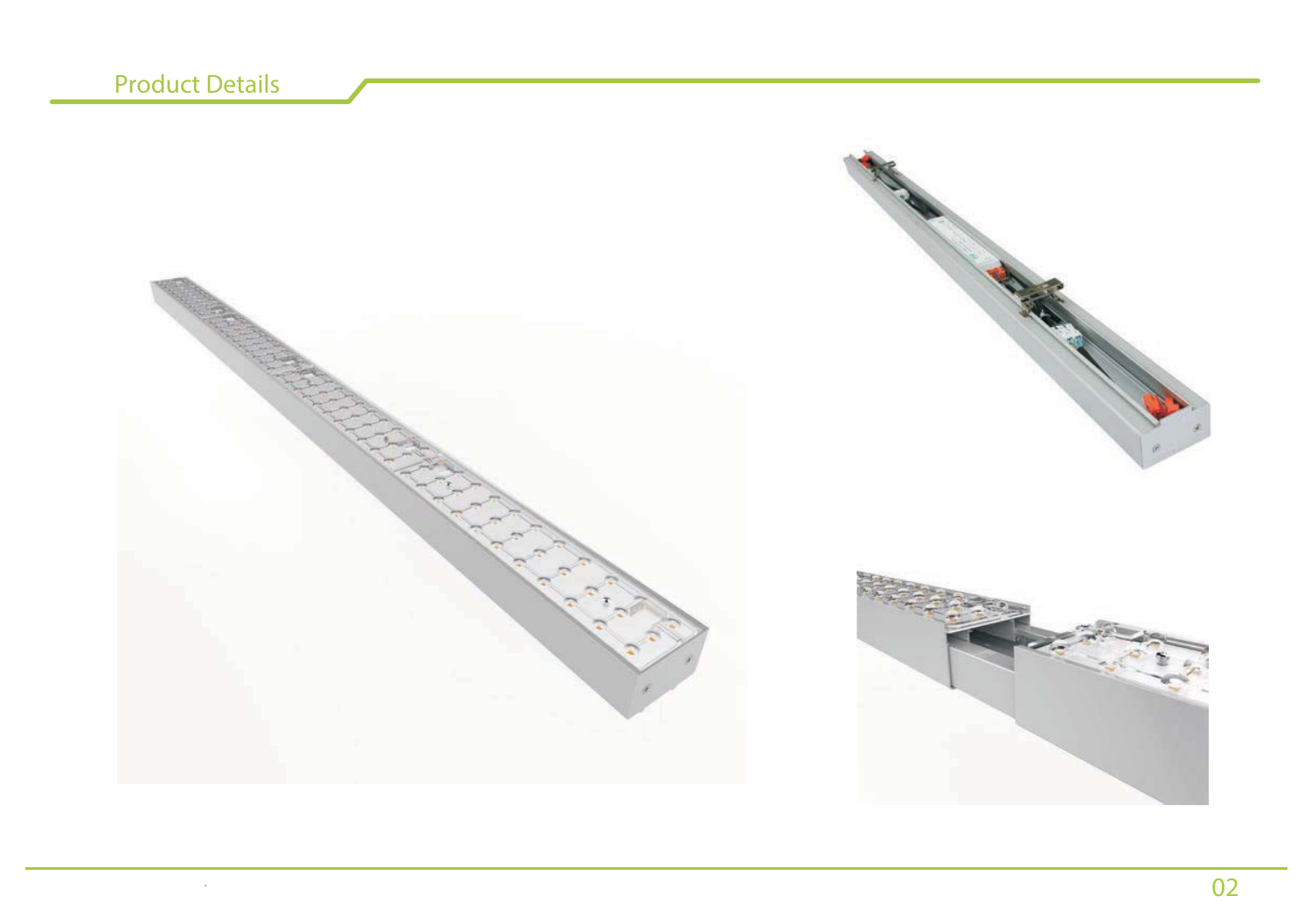$\sim 100$ 

| length |      | Β  | ٮ  |
|--------|------|----|----|
|        | mm   | mm | mm |
| 600    | 584  | 69 | 47 |
| 1200   | 1166 | 69 | 47 |
| 1500   | 1457 | 69 | 47 |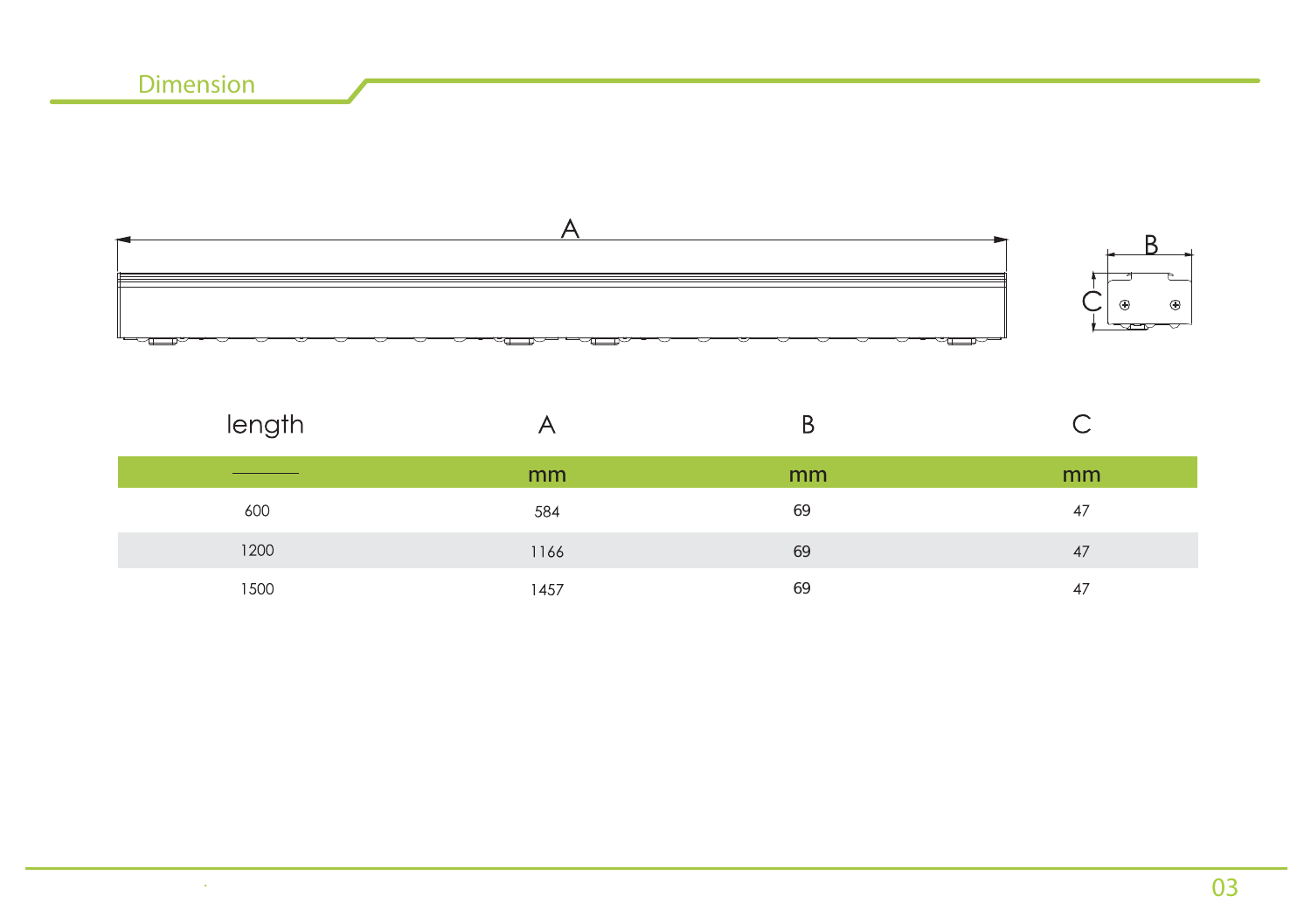|  | Data Snee |  |  |  |
|--|-----------|--|--|--|
|  |           |  |  |  |
|  |           |  |  |  |

| <b>Size</b> | <b>Power LEDs</b> | <b>Beam Angle CRI</b> | <b>AC Input</b> | DC Output SDCM | Efficiency(±5%) Lumen Output |  |
|-------------|-------------------|-----------------------|-----------------|----------------|------------------------------|--|
|             |                   |                       |                 |                |                              |  |

#### Premium lumen version>>>>>>115~135lm/w with frosted cover, 125~145lm/w with transparent cover

| 584*69*47mm  | <b>18W</b> | 66  | $90^\circ$<br>$45^\circ$ | >80 | 200~240V/100~277V | $30 - 40V$ | $\leq 4$ | $115 - 135$ m/w  | $2000 - 2400$ lm |
|--------------|------------|-----|--------------------------|-----|-------------------|------------|----------|------------------|------------------|
| 1166*69*47mm | 36W        | 132 | $90^\circ$<br>$45^\circ$ | >80 | 200~240V/100~277V | $30 - 40V$ | $\leq 4$ | $115 - 135$ km/w | 4100~4900lm      |
| 1457*69*47mm | 45W        | 165 | $90^\circ$<br>$45^\circ$ | >80 | 200~240V/100~277V | $30 - 40V$ | $\leq 4$ | $115 - 135$ m/w  | 5100~6000lm      |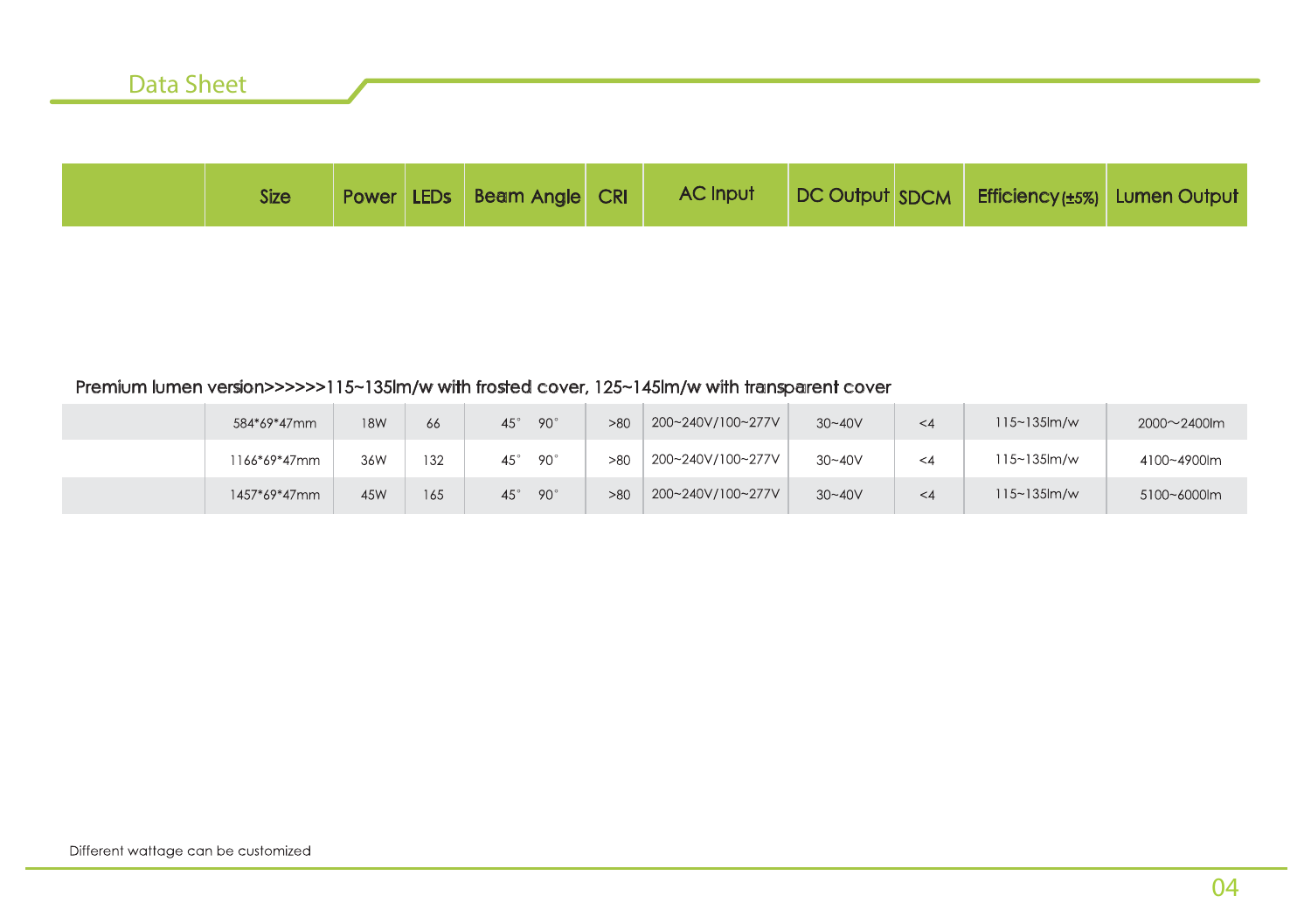## **Installation Instructions**

# **A: Ceiling Installation**





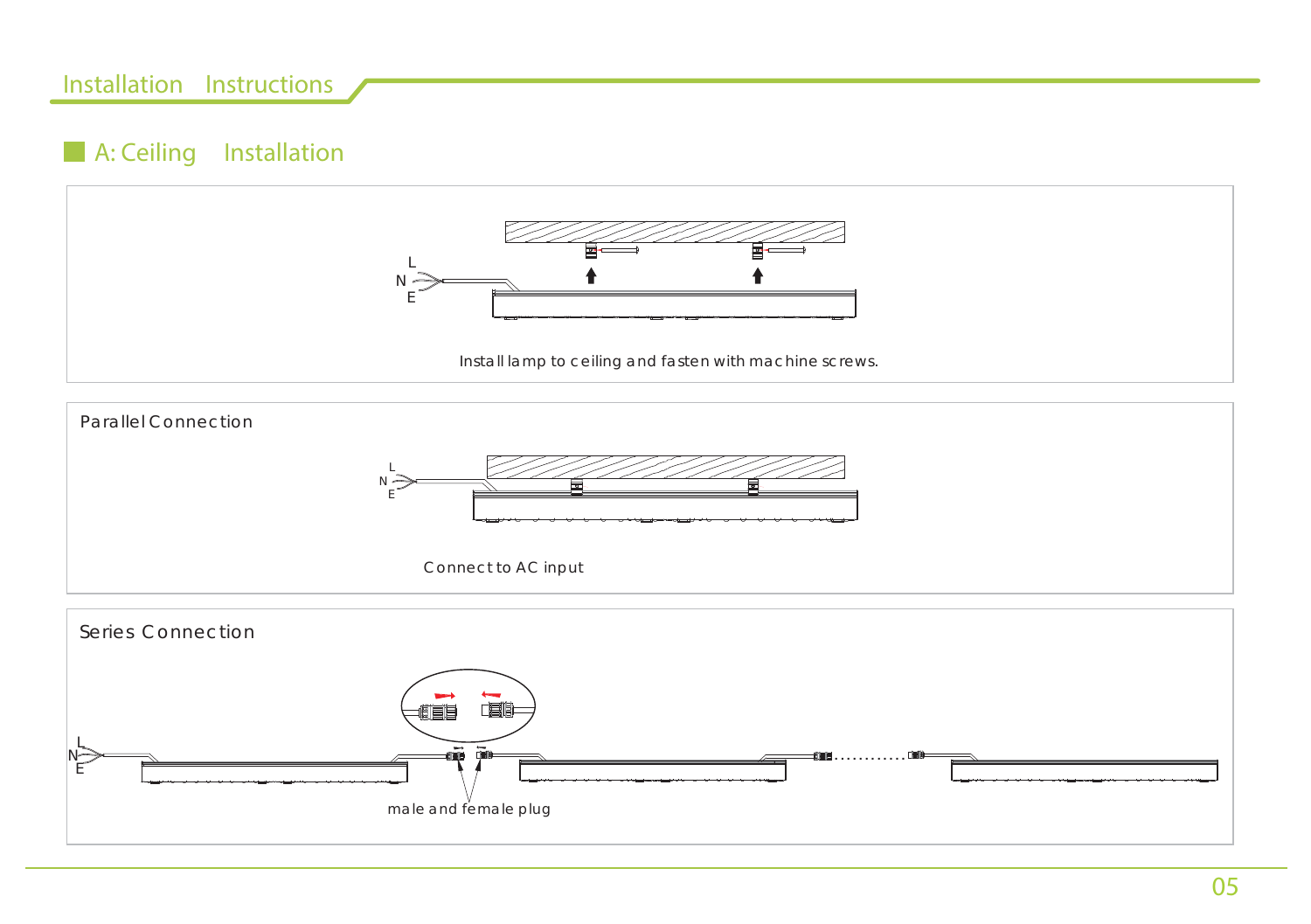## **Installation Instructions**

# **B: Hanging Installation**





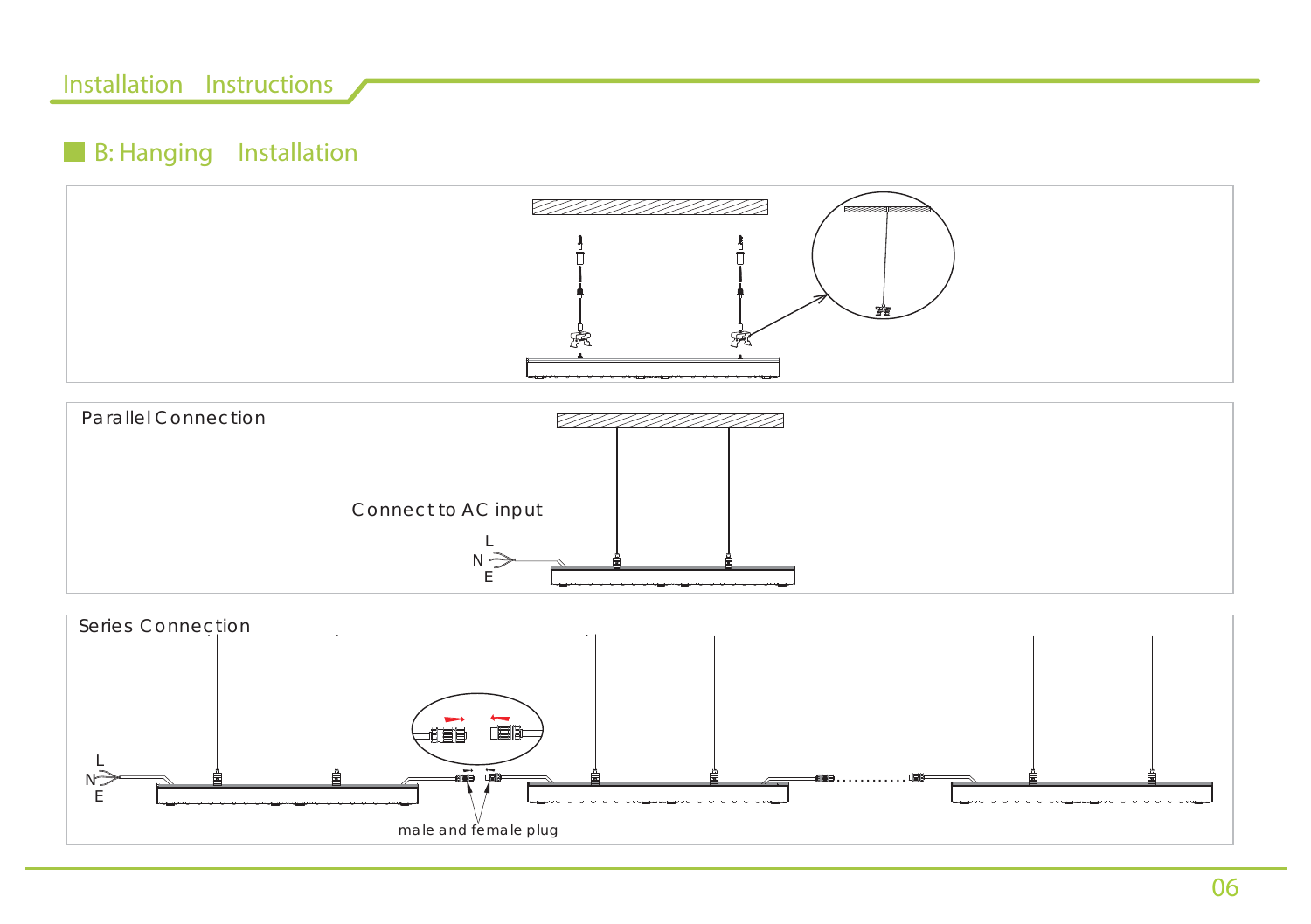# **Installation Instructions**

# **C: Seamless Connection**